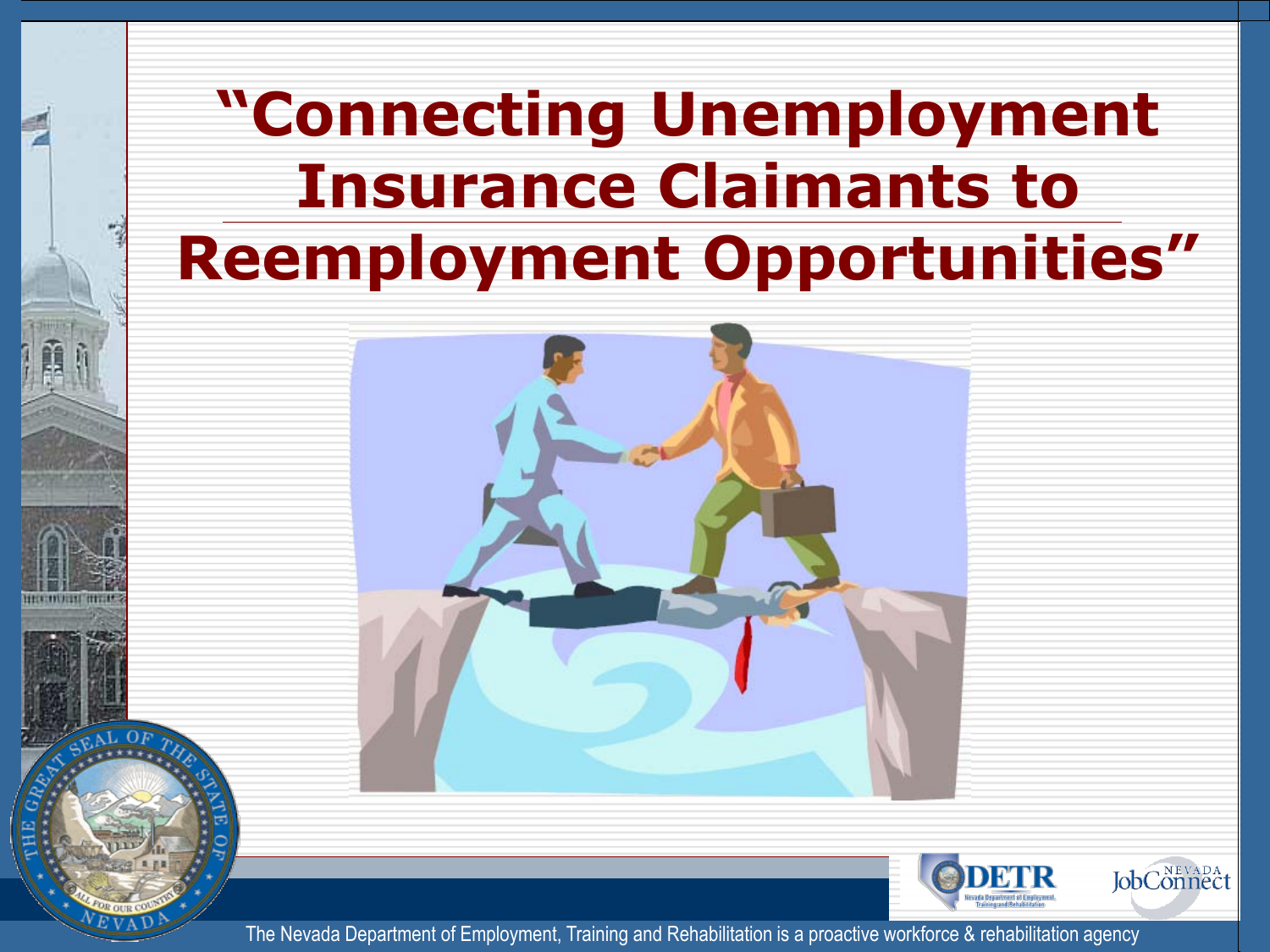## **"A True Partnership"**

## "Nevada's Take"



### ES/UI Collaboration Truly is a "WIN-WIN" Situation

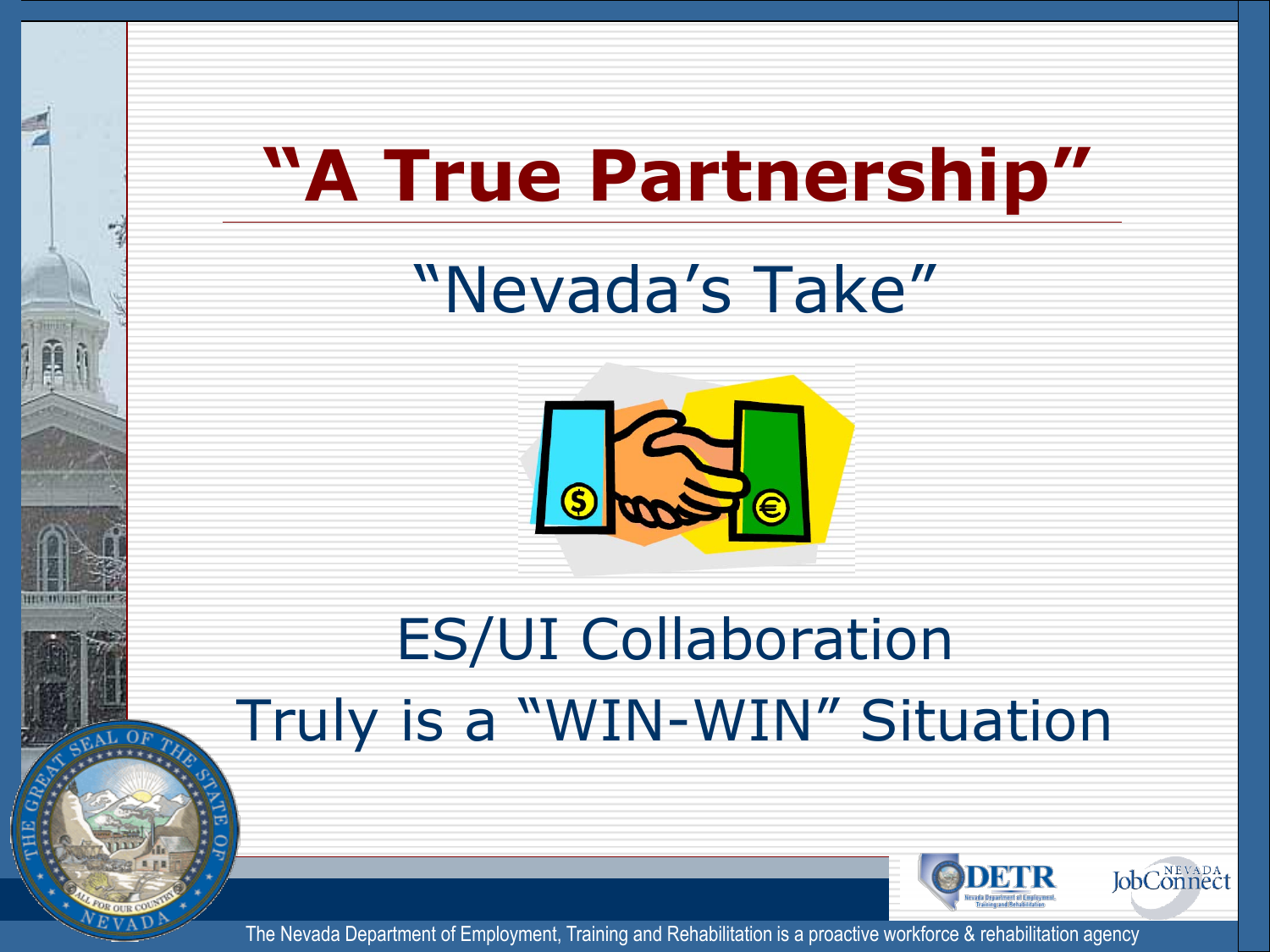### "The Process of Reconnecting"

- **Job Seeker Record is Created at UI Claim Filing**
- **Hired additional JobConnect (RES) staff**
- **Created a Call In selection system**
- **Crossed Trained RES/UI staff**
- **Measure and track UI Claimant Outcomes**

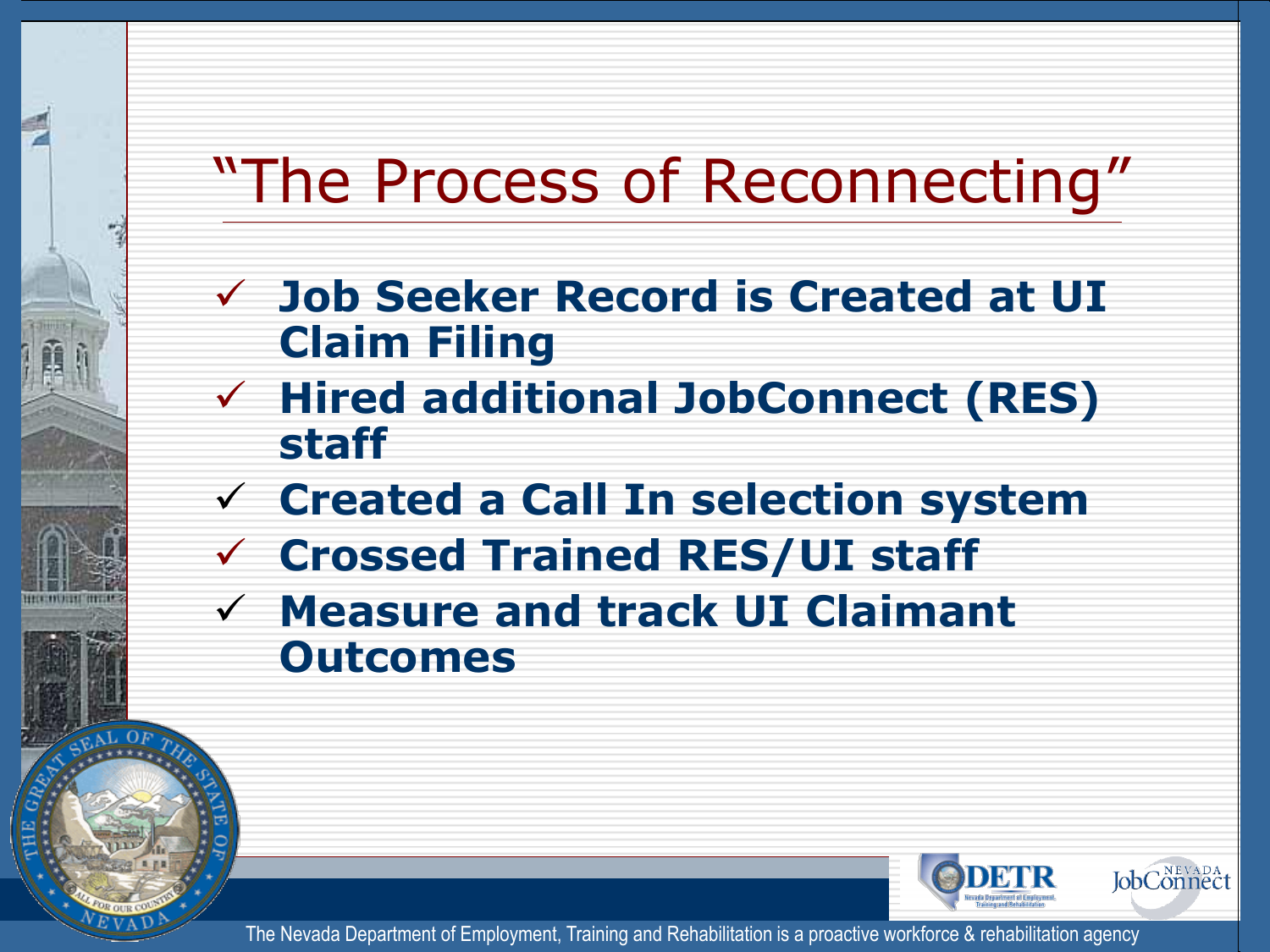## "At the Initial Claim Filing…"

- UI staff enter ONET code or codes on initial claim
- $\triangleright$  An ES registration is created
- $\triangleright$  The claimant is encouraged to visit the nearest JobConnect Center
- $\triangleright$  Reemployment services can be offered immediately

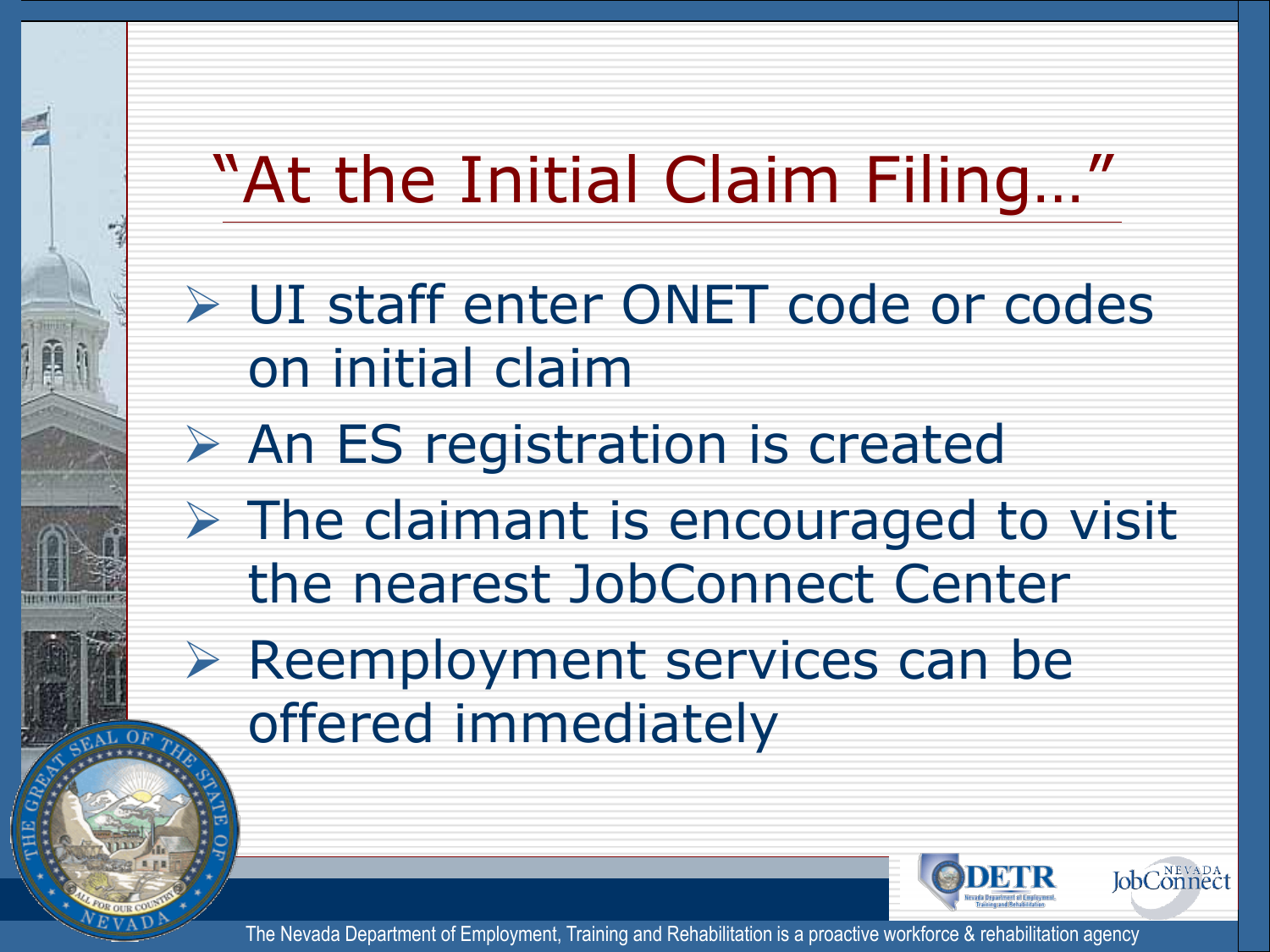#### **Worker Profiling Orientation Provides Reemployment Services Information and Assists UI**

- **Q** Provides Labor Market Information **Q** Focuses on
	- Service Provider Collaboration
- **Q** Encourages customer choice
- **□ Standardized UI** reporting
- Eligibility Review
- Work search Requirements
- **D** ID verification

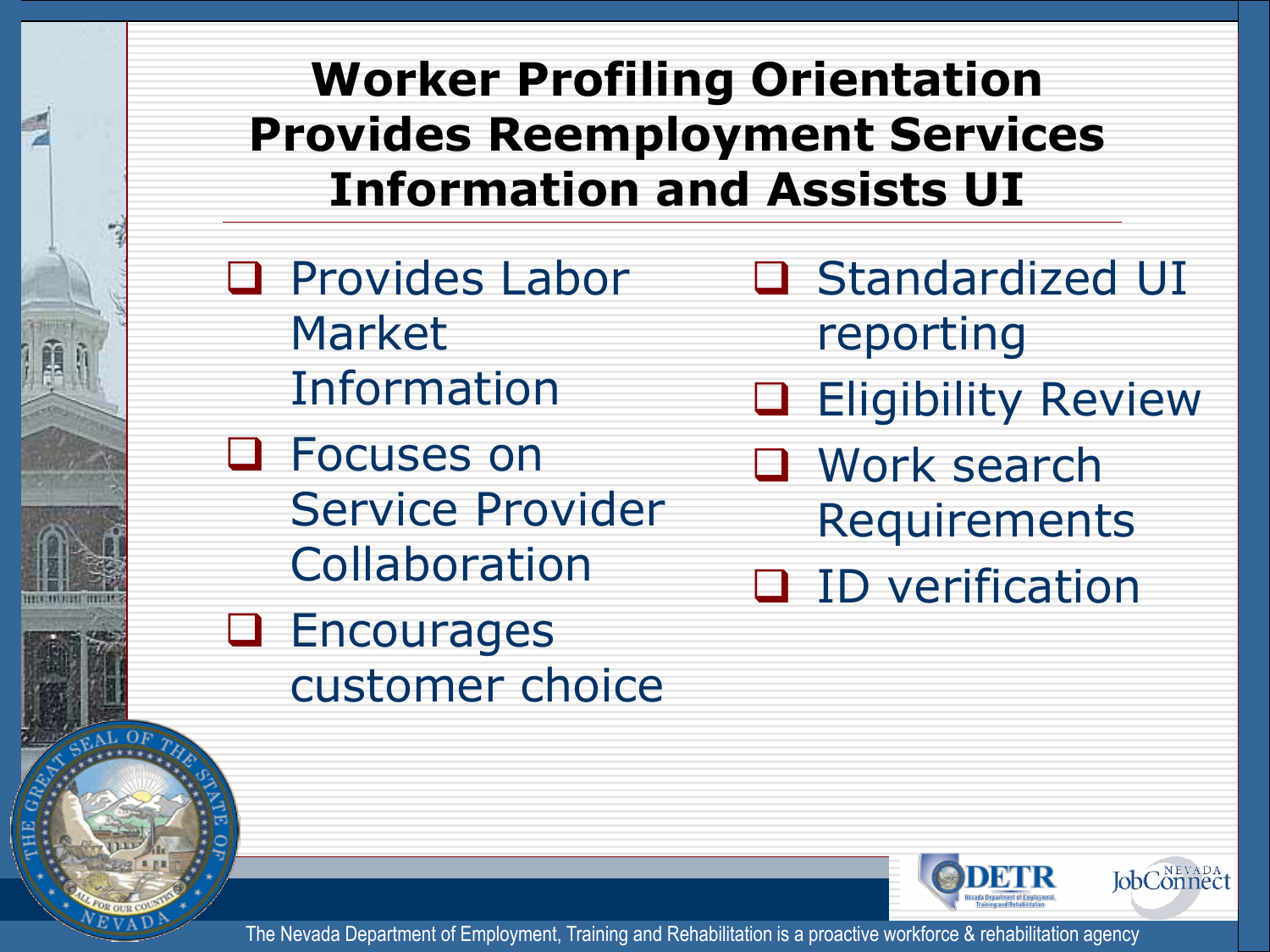## **Reemployment Service RES/REA Grants**

Nevada participates in both the RES and REA initiatives:

- Used funds to hire additional JobConnect Staff:
	- RES/REA staff provide reemployment services to UI claimants
	- Uses call in system to select UI claimants to receive reemployment services.

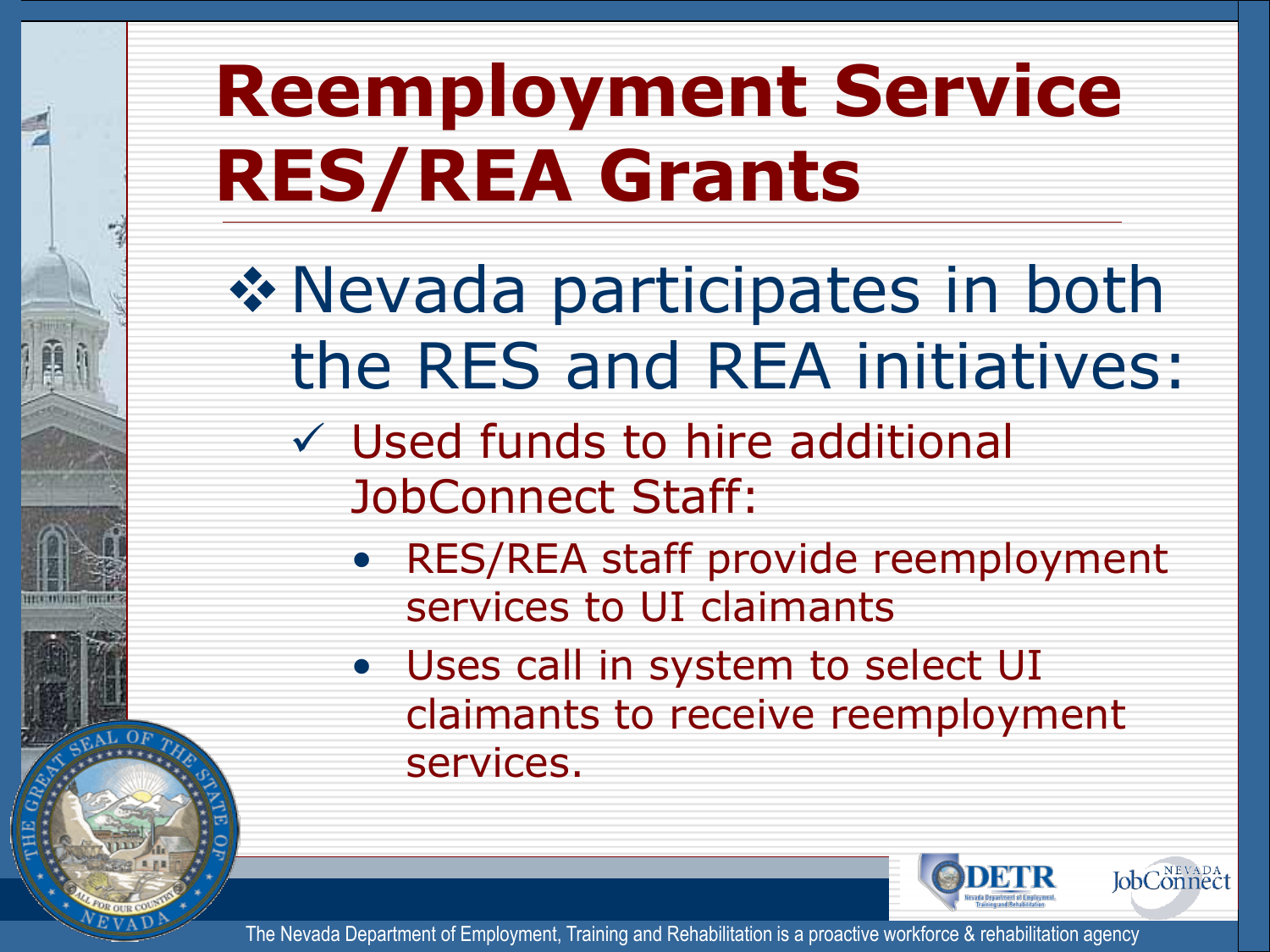# UI Claimant Call In Selection System

|        | User: kmorigeau                              |           |                  | RSP-PROD                               |                          |  |  |
|--------|----------------------------------------------|-----------|------------------|----------------------------------------|--------------------------|--|--|
| Office | Schedule                                     | TimeSlot  | Criteria         | Cancel Batch                           | Reprint Batch<br>Reports |  |  |
|        | Selection Criteria                           |           |                  |                                        |                          |  |  |
|        | ONET <sub>1</sub>                            |           | ONET 2           | <b>NAICS</b>                           |                          |  |  |
|        | Desired Wage                                 |           | Max. Quantity 50 | Min. Age                               |                          |  |  |
|        | <b>UI</b> Duration<br><sup>@</sup> Less than | More than | week(s)          | Veteran<br>$C$ NO<br><sup>■</sup> Both | C YES                    |  |  |
|        | <b>Single Selection</b>                      |           |                  |                                        |                          |  |  |
| Zip1   |                                              | Zip2<br>  | Zip3<br>         | Zip4<br>$\cdots$                       |                          |  |  |
| Zip5   |                                              | Zip6<br>  | Zip7<br>         | Zip8<br>                               | $\cdots$                 |  |  |
|        | Multiple group selection                     |           |                  |                                        | Employer ac #            |  |  |
| Zip    |                                              | City<br>  | .                | <b>State</b>                           | <sup>O</sup> Don't use   |  |  |
|        |                                              |           |                  |                                        | C Select                 |  |  |
|        |                                              |           |                  |                                        | $C$ Exclude              |  |  |
|        |                                              |           |                  |                                        |                          |  |  |
|        |                                              |           |                  |                                        |                          |  |  |
|        |                                              |           |                  |                                        | Search!                  |  |  |
|        |                                              |           |                  |                                        |                          |  |  |
|        |                                              |           |                  |                                        |                          |  |  |
|        |                                              |           |                  |                                        |                          |  |  |
|        |                                              |           |                  |                                        |                          |  |  |

The Nevada Department of Employment, Training and Rehabilitation is a proactive workforce & rehabilitation agency

**JobConnec**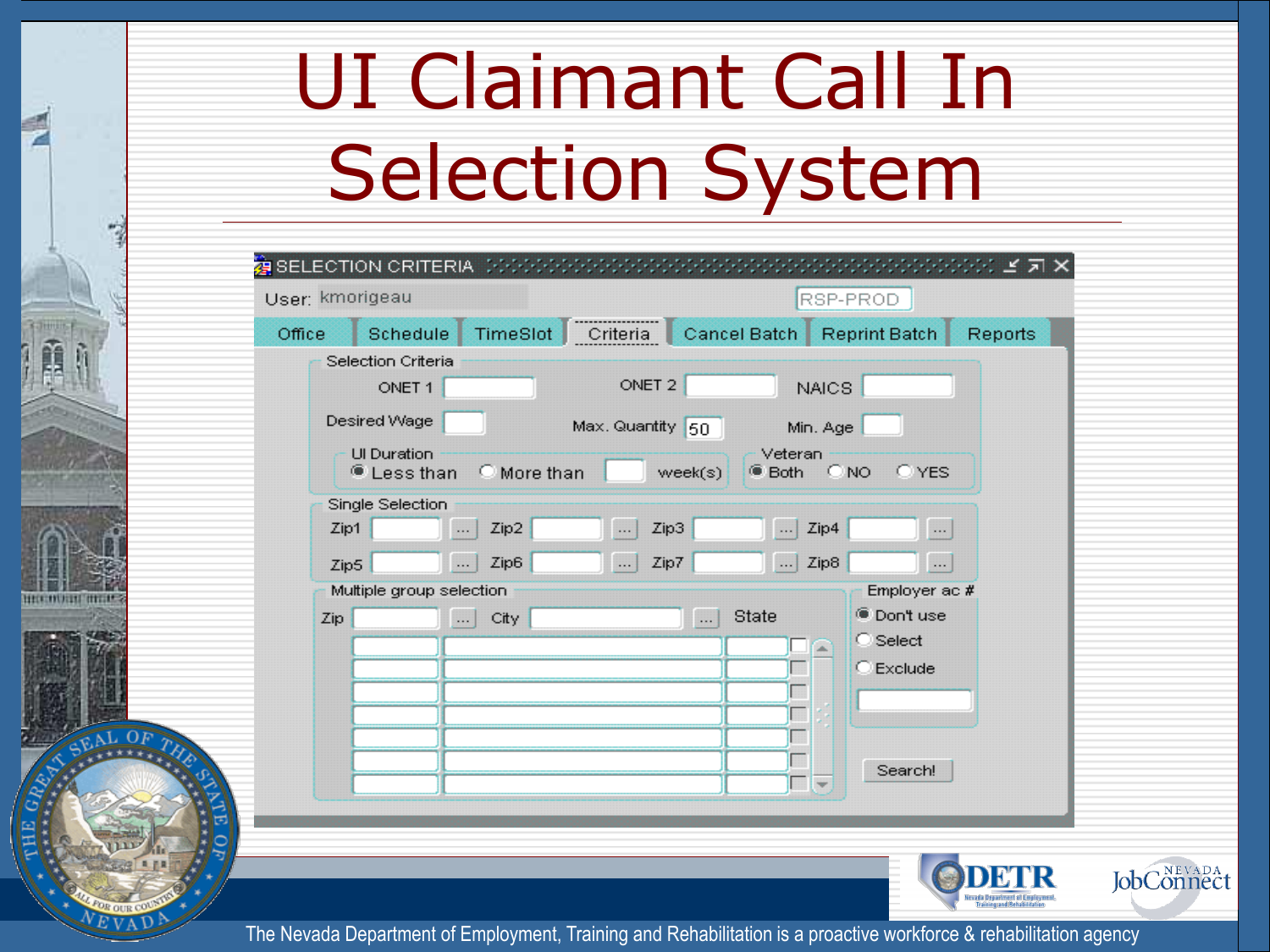# Crossed Trained RES/UI Staff

- Critical that RES/UI Staff understand their role
	- **Step-by-step procedures developed for RES/UI staff to follow**
	- **RES staff are trained on UI eligibility identification/UI Work Test**
	- **UI staff are trained on O\*NET Coding and RES JobConnect activity.**

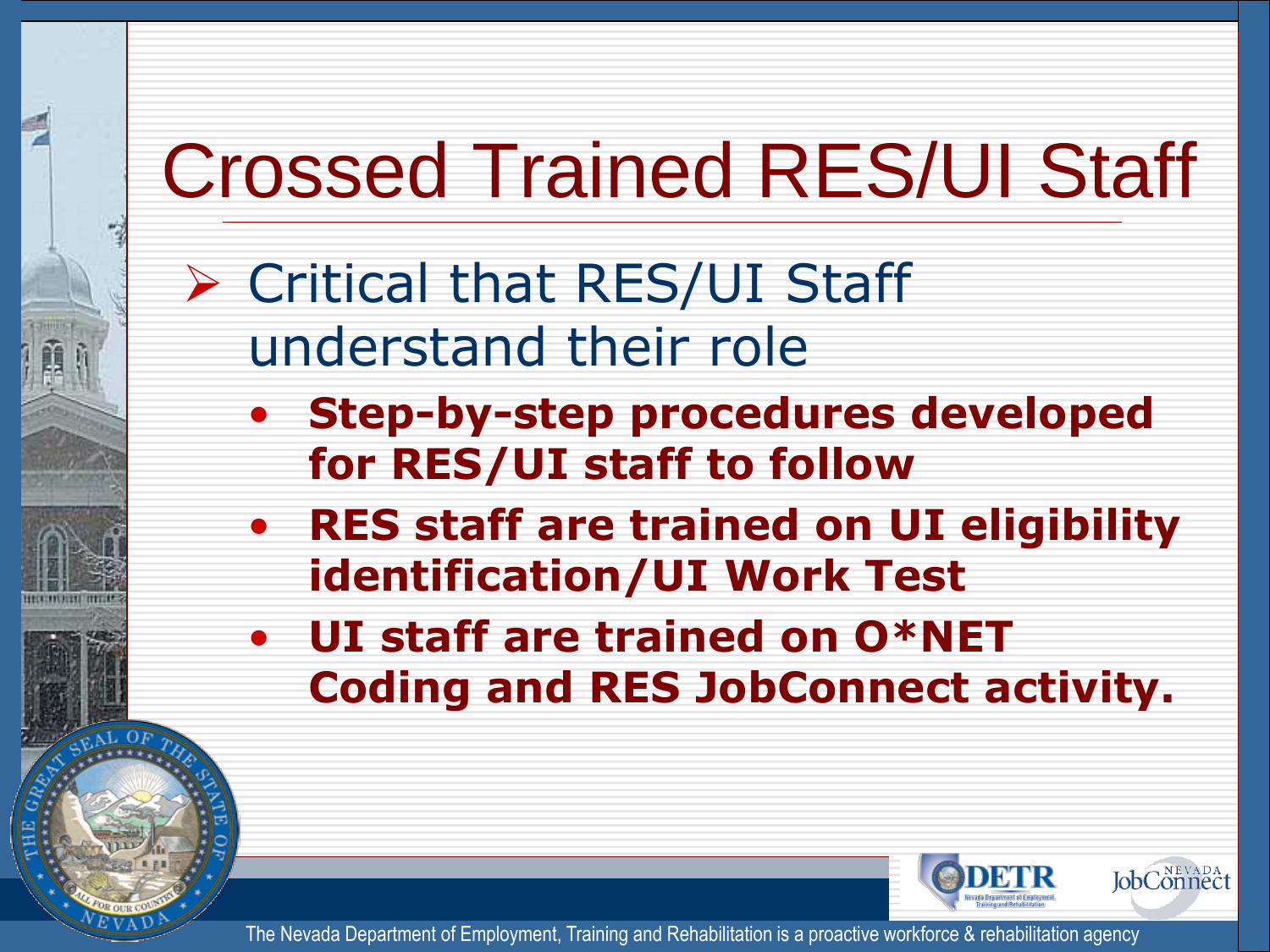## Nevada's RES/REA Goals

#### **RES goals: Entered Employment UI Duration – Trust Fund Savings**

#### **REA goals:**

- **Assessments**
- **UI Duration Trust Fund Savings**

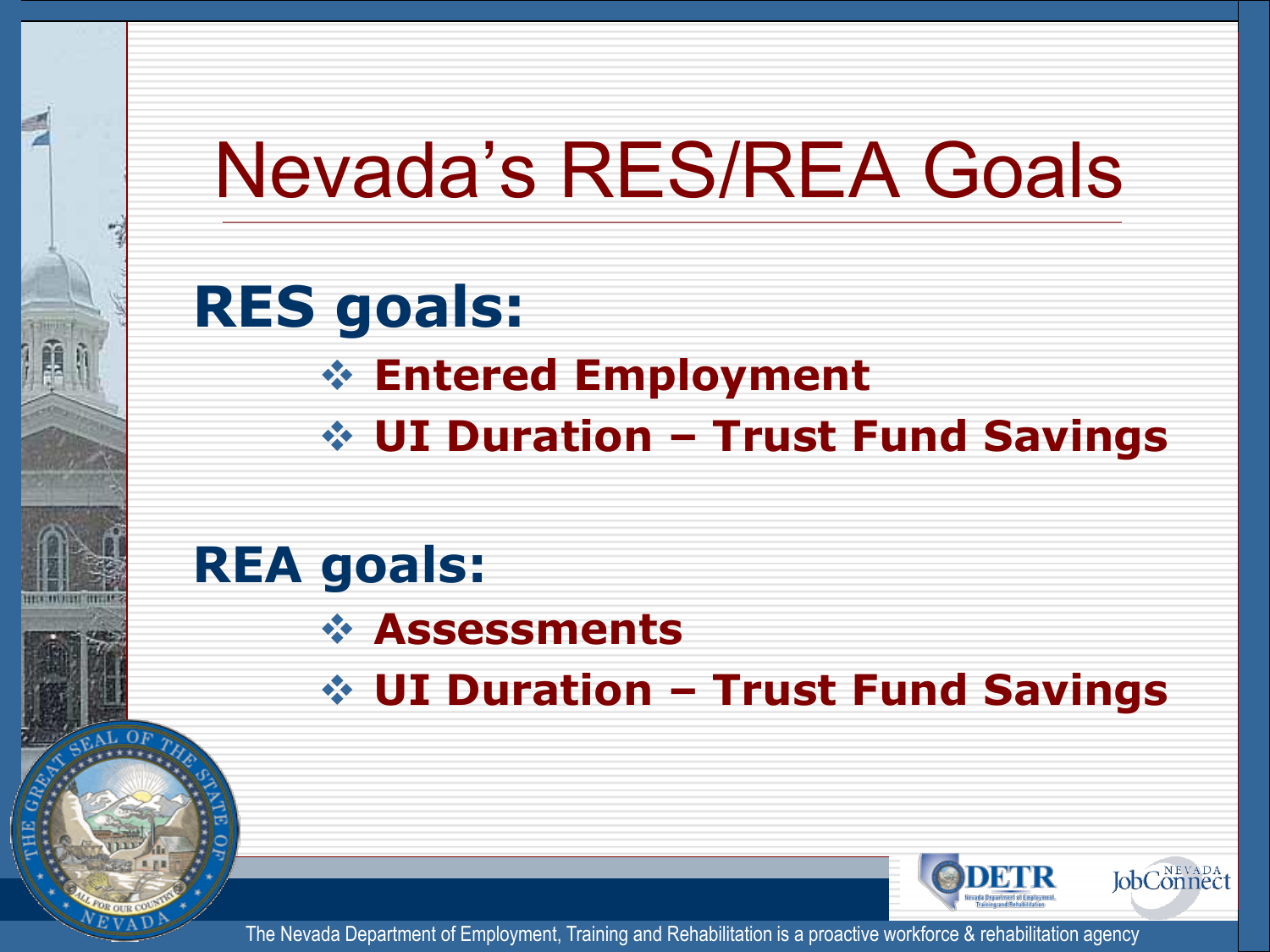## Entered Employment Report

HER HUGH HELP

| <b>Nevada Information Management Report</b> |                             |  |               |  |  |  |
|---------------------------------------------|-----------------------------|--|---------------|--|--|--|
| <b>Report Title</b>                         | : Entered Employment Report |  |               |  |  |  |
| <b>Report Area</b>                          | : Statewide                 |  |               |  |  |  |
| Program/Activity Period: 01-APR-07          |                             |  | To 30-JUN-07  |  |  |  |
| <b>Wage Quarter</b>                         | $: 2007 - 3$                |  | $To 2008 - 2$ |  |  |  |

| <b>Activity Description</b>              | <b>Enrolled number in Activity</b> | <b>Entered Employment</b> |
|------------------------------------------|------------------------------------|---------------------------|
| RSP letter sent                          | 34                                 | 30                        |
| <b>RSP</b> Interview                     | 20                                 | 14                        |
| REA - Eligibility Assessment Letter Sent | 2664                               | 2155                      |
|                                          | 2718<br><b>Transaction Total:</b>  | 2199                      |
|                                          | Individual Total:<br>2716          | 2197                      |

 $2,197 - 2,716 = 81%$  Entered Employment

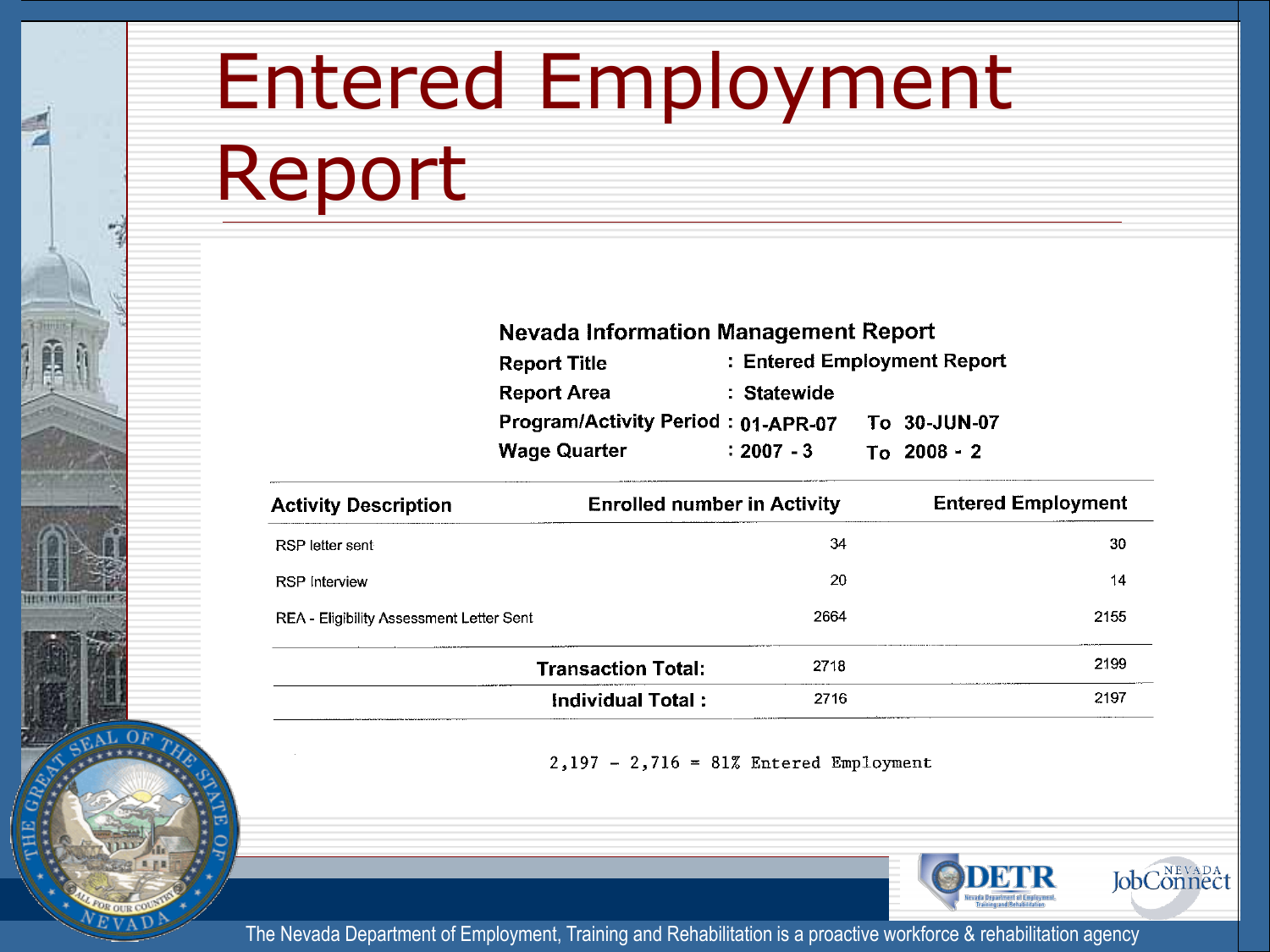# UI Duration Report

The Purpose of the UI Duration Report is:

**To compare the number of checks received by UI claimants that have been enrolled into a particular program (RES/REA/WPRS etc.) with UI claimants that have not been enrolled.** 

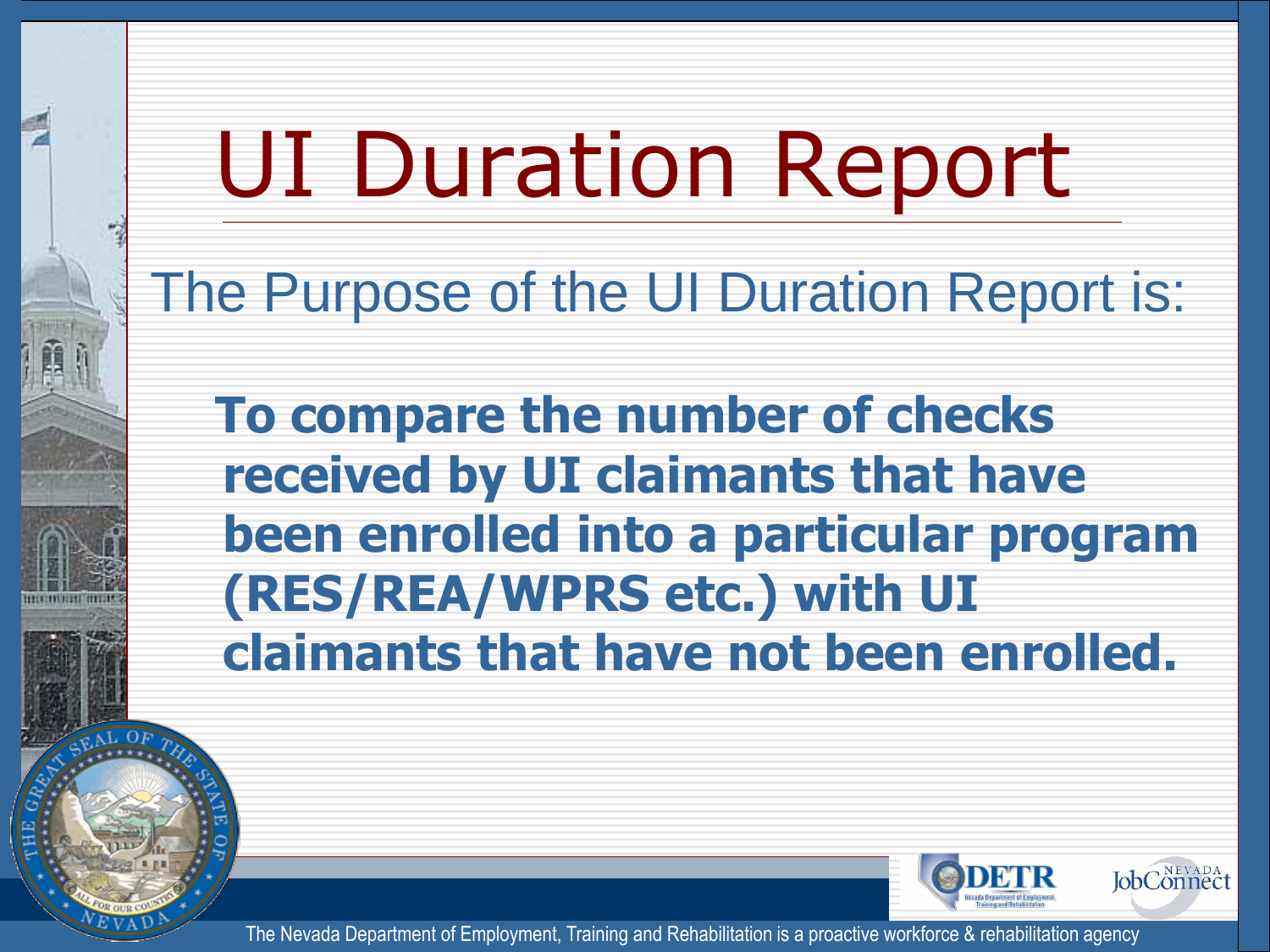## **Employers/Job Seekers WIN**

#### **Trust Fund Savings – direct cost savings to employers**

### **Entered Employments – returns skilled workers to employment**